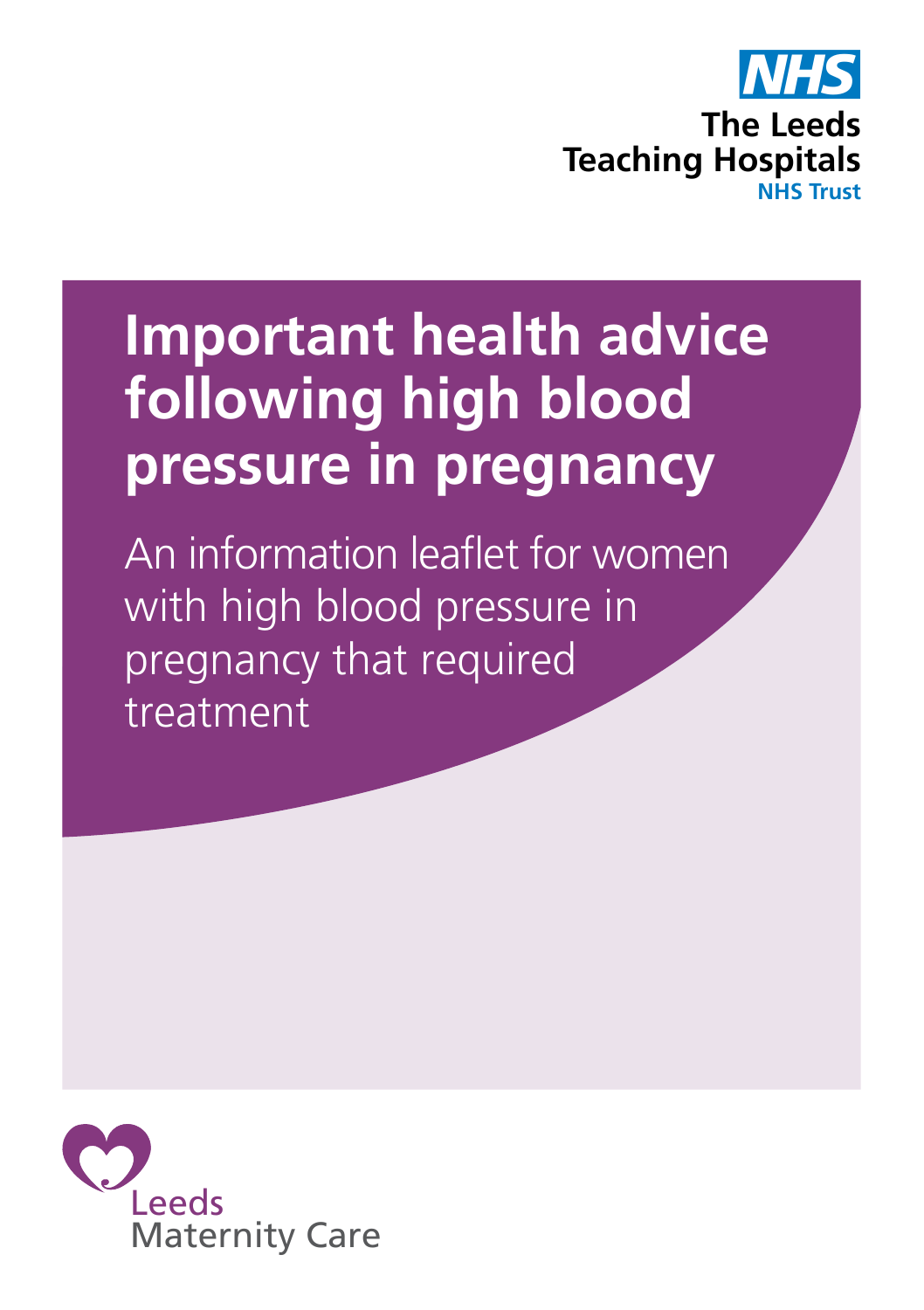# **Why has this leaflet been given to you?**

This leaflet has been given to you because you have developed either high blood pressure alone or a combination of high blood pressure and protein in your urine (pre-eclampsia) during your pregnancy.

Both of these conditions affect 5-10% of pregnant women. Complications can arise during pregnancy, but also after your pregnancy, with a potential significant impact on your health.

As recommended by NICE, this leaflet describes what those risks are and what you can do to reduce them.

# **What are the risks to your future health?**

## **Long term health problems**

Women who developed high blood pressure or pre-eclampsia in pregnancy are at increased risk of long-term health problems compared to women without high blood pressure or pre-eclampsia in pregnancy (see table).

| <b>COMPLICATIONS</b>                                         | <b>LIKELIHOOD</b>      |
|--------------------------------------------------------------|------------------------|
| <b>Heart attack</b>                                          | <b>Twice as likely</b> |
| Death from heart attack                                      | Twice as likely        |
| <b>High blood pressure requiring</b><br>long term medication | 2-4 times more likely  |
| <b>Type 2 diabetes</b>                                       | 2-3 times more likely  |
| <b>Stroke</b>                                                | 1.5 times more likely  |

If you have had pre-eclampsia but your postnatal check at 8 weeks was normal (normal blood pressure and no protein in your urine), you still have a small risk of developing serious kidney disease in later life.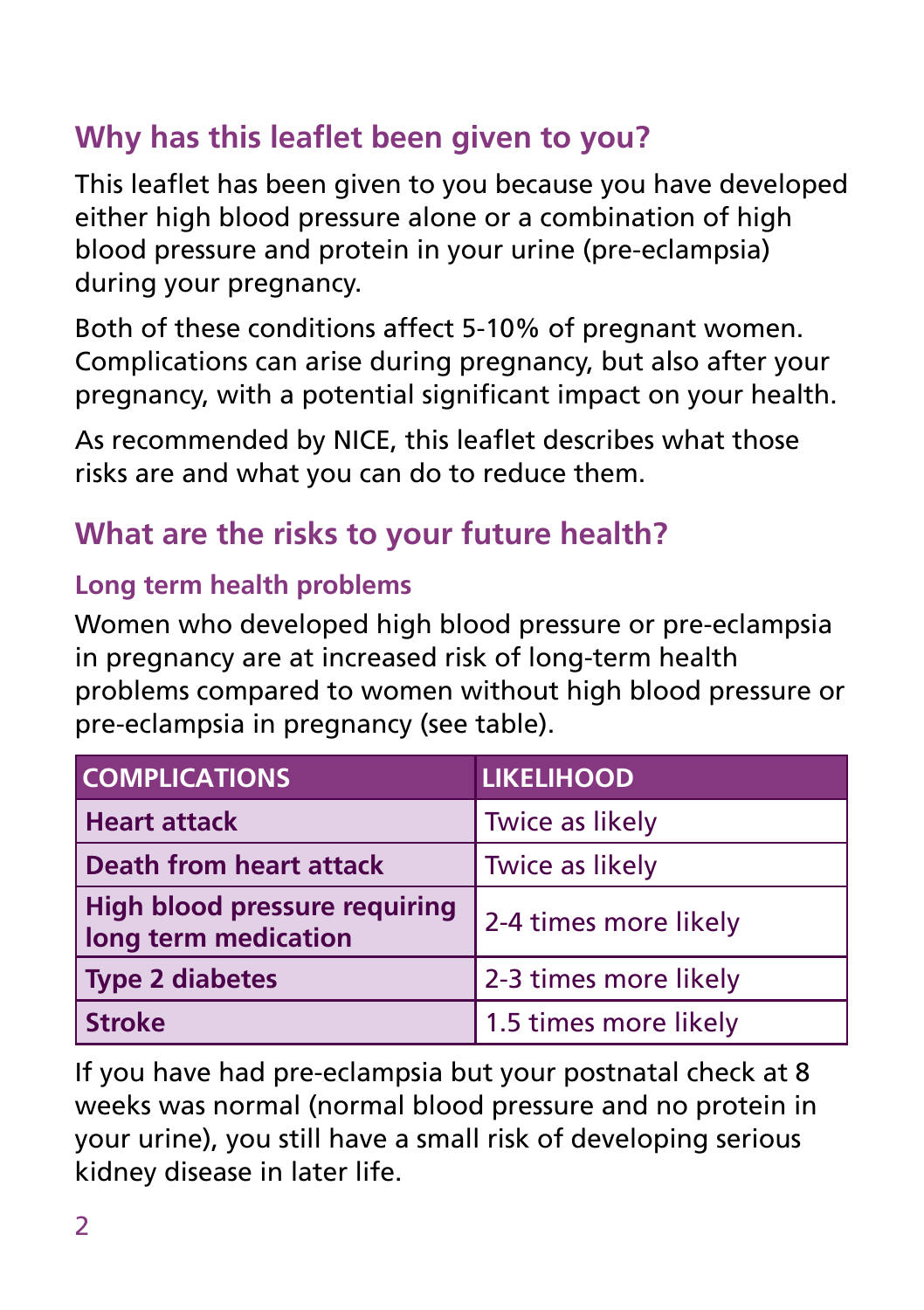## **What can you do to reduce these risks to your future health?**

These risks may appear frightening, but it is important that you are aware of them and adapt your lifestyle accordingly to minimise your risk.

**1. Stop smoking**

#### **2. Maintain a healthy weight**

- **•** Aim for your BMI to be between 18.5 and 24.9
- **3. Exercise regularly**
	- **•** Aim to do 30 minutes of exercise 5 days per week

#### **4. Eat a healthy balanced diet**

- **•** Choose brown bread, rice and pasta instead of white
- **•** Reduce sugar, red meat, saturated fat and salt
- **•** Aim to eat 5 portions of fruit and vegetables per day
- **•** Aim to eat at least 2 portions of fish per week
- **•** Aim to eat more unsalted nuts, seeds and pulses per week

### **What to expect in your next pregnancy?**

Most women will not develop complications in their next pregnancy.

However, one in five women who have high blood pressure in a previous pregnancy are likely to develop high blood pressure again in their next pregnancy. In particular, if your baby was born earlier (less than 37 weeks), your risk of developing pre-eclampsia in your next pregnancy can rise to 1 in 3 women.